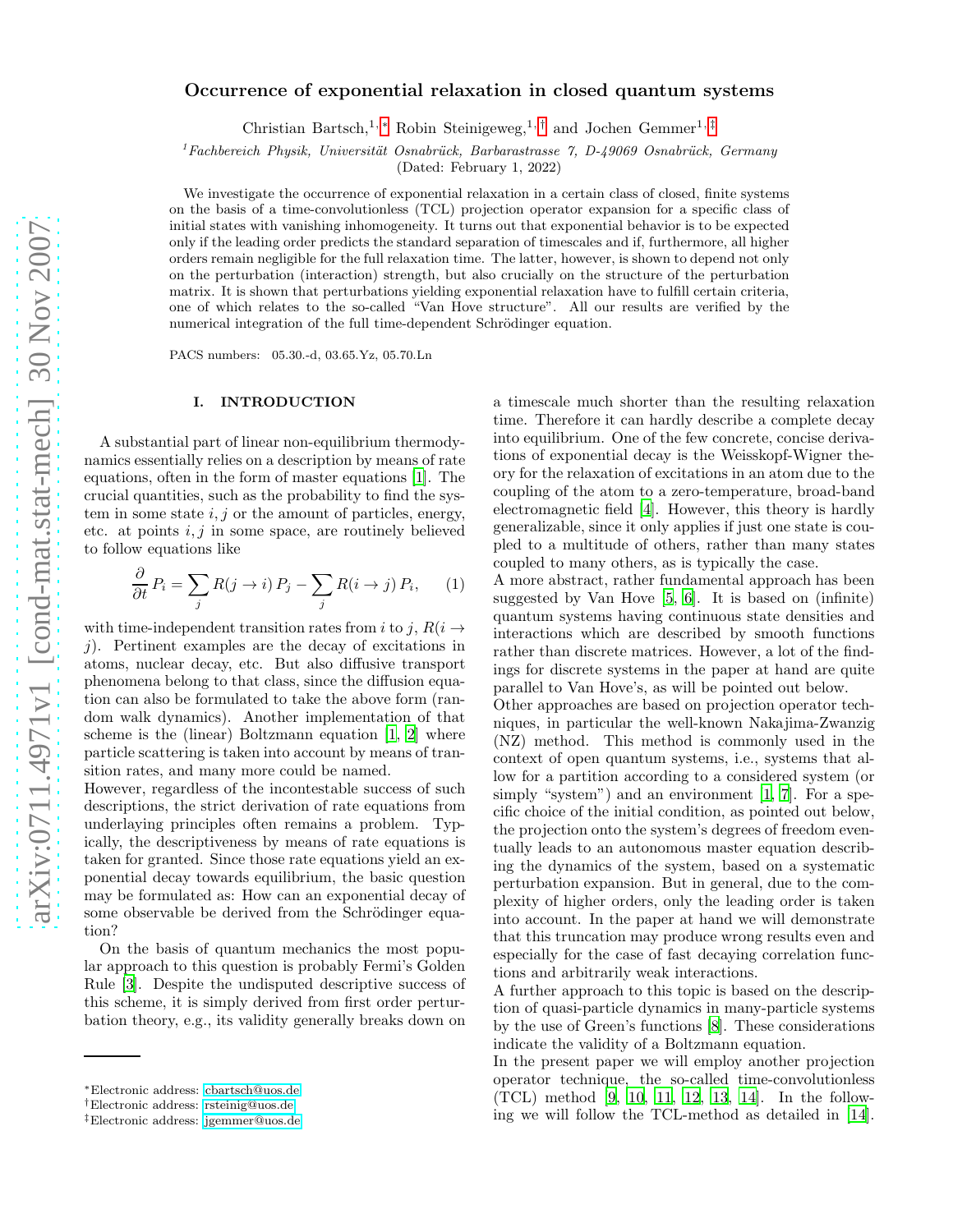In Sec. [II](#page-1-0) we introduce our rather abstract Hamiltonian for a "closed quantum" system (consisting of an unperturbed part and a perturbation) and define an also rather abstract observable, the dynamics of which we are going to investigate. In Sec. [IV](#page-3-0) we demonstrate how the TCL technique can be used to compute the above dynamics of the variable. (This is somewhat reminiscent of projection techniques using "correlated projectors" [\[15,](#page-8-14) [16](#page-8-15)].) We tune our models such that a leading order truncation predicts exponential decay. For a "random interaction" this prediction turns out to be correct, as is verified by the numerically exact solution of the full time-dependent Schrödinger equation. In the following Sec. [V](#page-3-1) non-random ("structured") perturbation matrices are discussed in more detail. While a leading order truncation still predicts exponential relaxation, it is demonstrated that this prediction may fail even for arbitrarily large models and arbitrarily small interactions. This breakdown stems from the fact that higher order contributions are not negligible if the interaction matrix violates certain criteria. Before we will close with a summary and conclusion in Sec. [VI,](#page-7-0) these criteria will be also related to those conditions which Van Hove postulated in order to explain the occurrence of exponential relaxation.

### <span id="page-1-0"></span>II. MODELS, OBSERVABLES AND INTERPRETATION OF DYNAMICS

In the present paper we will analyze quantum models which are much simpler than most of the examples mentioned in the introduction. They are defined on a very general, rather formal level and are not meant to describe any specific, realistic quantum system in great detail. The Hamiltonian is taken to consist of a local part  $H_0$  and an interaction part V such that  $H = H_0 + V$ . In particular, V is assumed to take the special form of an "off-diagonal block structure" in the eigenbasis of  $H_0$ , that is, the matrix representation of  $H$  may be written as

<span id="page-1-1"></span>
$$
H = \begin{pmatrix} \ddots & & & & 0 \\ & \ddots & & & & \\ & & \frac{i}{n-1} \delta \epsilon & & & \\ 0 & & \ddots & & \\ & & \ddots & & & \\ & & v^{\dagger} & & \\ & & & & \frac{j}{n-1} \delta \epsilon \\ & & & & & 0 \\ 0 & & & & & \ddots \end{pmatrix}
$$
 (2)

or, equivalently to the above notation,  $H = H_0 + V$  may also be written as

$$
H_0 = \sum_{i=0}^{n-1} \frac{i}{n-1} \delta \epsilon |i\rangle\langle i| + \sum_{j=0}^{n-1} \frac{j}{n-1} \delta \epsilon |j\rangle\langle j|,
$$
  

$$
V = \left(\sum_{i,j=0}^{n-1} v_{ij} |i\rangle\langle j| + \text{H.c.}\right),
$$
 (3)

where  $|i\rangle, |j\rangle$  form the basis in which [\(2\)](#page-1-1) is represented. Obviously, the complete Hilbert space is divided into two subspaces, where  $i$  runs through the states of the first and  $j$  through the states of the second subspace, respectively. Obviously,  $H_0$  may correspondingly be separated into two parts which we only specify very roughly at this point by two parameters: There are two identical "bands" with width  $\delta \epsilon$  and n equidistant energy levels each.

The average strength of the interaction  $V$  is measured by

$$
\lambda^2 = \frac{1}{n^2} \sum_{i,j=0}^{n-1} |v_{ij}|^2 . \tag{4}
$$

In our first example in Sec. [IV](#page-3-0) we take the matrix elements  $v_{ij}$  in the off-diagonal blocks to be Gaussian, complex, random numbers. For the other examples  $V$  will be specified below. In all cases the matrix elements of  $V$  in the diagonal blocks are all zero, just to keep the picture as simple as possible.

We will investigate the (relaxation) dynamics of an abstract observable a, represented by an operator A, which is chosen in such a way that

$$
[A, H_0] = 0, \text{ Tr}\{A\} = 0, \text{ Tr}\{A^2\} = 1.
$$
 (5)

The first of these properties states that A is diagonal in the eigenbasis of  $H_0$ , while the remaining two properties do not mean crucial restrictions on A. While all of the following will be correct for any A featuring the above properties, we mainly concentrate in our examples on "binary" operators, i.e., operators featuring only two different eigenvalues, namely,  $+1/\sqrt{2n}$  in one subspace and  $-1/\sqrt{2n}$  in the other. This means that  $a \equiv \text{Tr}{A\rho} = +1/\sqrt{2n}$  indicates that the system entirely occupies one subspace and  $a = -1/\sqrt{2n}$  indicates that it entirely occupies the other subspace. (Here,  $\rho$  is the density matrix for the state of the system.) If and only if  $a(t)$  is found to relax exponentially to zero, the system allows for a merely statistical interpretation entirely beyond quantum physics: it is then in accord with a system featuring two distinguishable states in between it can "hop" with a given transition rate, the latter being equal for both directions. a then represents the difference between the probabilities of finding it in one or the other state, respectively.

In an abstract way the above model may represent many physical situations. It may be viewed as a simplified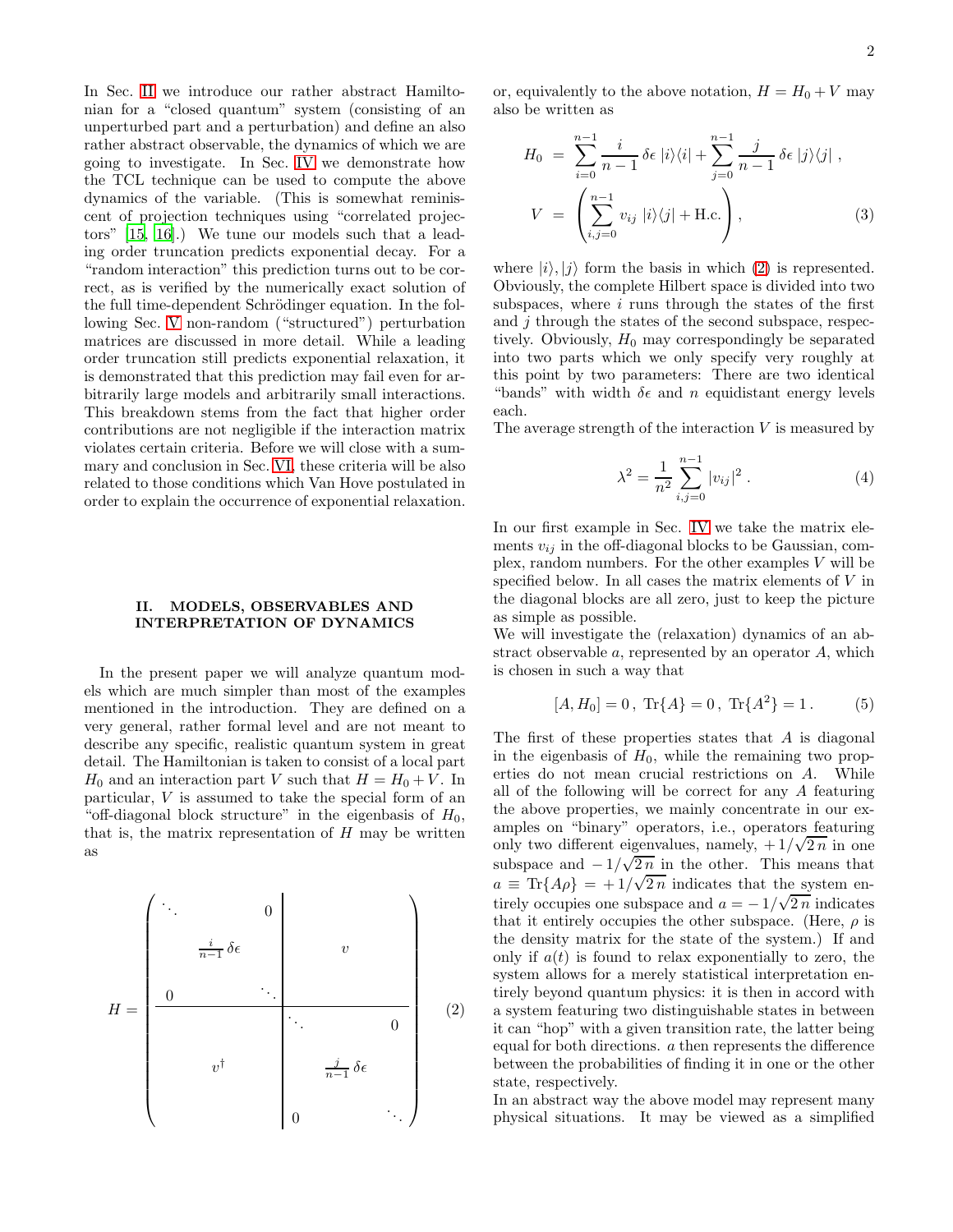model for the exchange of an excitation between, e.g., two weakly coupled atoms, molecules, quantum dots, etc. A then represents the probability to find atom 1 excited, subtracted by the probability to find atom 2 excited, V represents the coupling in this scenario. Or it may model the momentum dynamics of a particle bound to one dimension which possibly changes its direction (forwardbackward) due to some scattering. In a many-particle system the current operator could be identified with A and V may stand for a particle-particle interaction. This way the dynamics of the current autocorrelation function could be investigated based on the framework below. More detailed information about such models can be found in [\[17,](#page-8-16) [18,](#page-8-17) [19,](#page-8-18) [20,](#page-8-19) [21](#page-8-20), [22](#page-8-21)].

### III. TCL SCHEME AND CHOICE OF THE PROJECTION OPERATOR

In this section we give a short overview of the timeconvolutionless (TCL) projection operator technique [\[13](#page-8-12), [14\]](#page-8-13). Furthermore, we introduce the pertinent equations which are applied to models with various interactions in Sec. [IV](#page-3-0) and Sec. [V.](#page-3-1) A detailed derivation of these equations is beyond the scope of this paper and can be found in [\[14](#page-8-13), [20\]](#page-8-19).

The TCL method is a projection operator technique such as the well-known Nakajima-Zwanzig technique [\[23](#page-8-22), [24\]](#page-8-23). Both are applied in order to describe the reduced dynamics of a quantum system with a Hamiltonian of the type  $H = H_0 + V$ . Generally, the full dynamics of the system are given by the Liouville-von Neumann equation,

$$
\frac{\partial}{\partial t} \rho(t) = -i [V(t), \rho(t)] = \mathcal{L}(t) \rho(t).
$$
 (6)

(Now and in the following all equations are denoted in the interaction picture.) In order to describe the reduced dynamics of the system, one has to construct a suitable projection operator  $P$  which projects onto the relevant part of the density matrix  $\rho(t)$ . P has to satisfy the property  $P^2 \rho(t) = P \rho(t)$ . Recall that in our case the relevant variable is chosen as the expectation value  $a(t)$ of the binary operator A. For initial states  $\rho(0)$  with

<span id="page-2-2"></span>
$$
\mathcal{P}\,\rho(0) = \rho(0) \tag{7}
$$

the TCL method yields a closed time-local equation for the dynamics of  $\mathcal{P} \rho(t)$ ,

<span id="page-2-0"></span>
$$
\frac{\partial}{\partial t} \mathcal{P} \rho(t) = \mathcal{K}(t) \mathcal{P} \rho(t)
$$
\n(8)

with

<span id="page-2-1"></span>
$$
\mathcal{K}(t) = \sum_{i=1}^{\infty} \mathcal{K}_i(t).
$$
 (9)

The TCL technique avoids the usually troublesome time convolution which appears, e.g., in the context of the Nakajima-Zwanzig technique. Eq. [\(8\)](#page-2-0) and [\(9\)](#page-2-1) represent a formally exact perturbative expansion.

A brief comment on initial conditions should be made here. If  $(7)$  is not fulfilled, of course an additional inhomogeneity appears on the r.h.s. of [\(8\)](#page-2-0). This may change the solutions of [\(8\)](#page-2-0) drastically, c.f. [\[25](#page-8-24)] and references therein. However, for the model to be addressed below, there is substantial numerical evidence that, for a large set of initial states that do not fulfill [\(7\)](#page-2-2), the dynamics are nevertheless reasonably well described by [\(8\)](#page-2-0) (without inhomogeneity) [\[17](#page-8-16), [20](#page-8-19), [26](#page-8-25), [27,](#page-8-26) [28,](#page-8-27) [29\]](#page-8-28). Having mentioned this issue we consider in the following exclusively initial states in accord with [\(7\)](#page-2-2).

For many models the odd cumulants of the expansion [\(9\)](#page-2-1) vanish:  $\mathcal{K}_{2i+1}(t) = 0$ . This will turn out to apply to our model as well. The lowest non-vanishing order scales quadratically with  $\lambda$  and reads

$$
\mathcal{K}_2(t) = \int_0^t dt_1 \, \mathcal{P} \, \mathcal{L}(t) \, \mathcal{L}(t_1) \, \mathcal{P} \, . \tag{10}
$$

For the fourth order term one finds

$$
\mathcal{K}_4(t) = \int_0^t dt_1 \int_0^{t_1} dt_2 \int_0^{t_2} dt_3
$$
  
\n
$$
\mathcal{P} \mathcal{L}(t) \mathcal{L}(t_1) \mathcal{L}(t_2) \mathcal{L}(t_3) \mathcal{P}
$$
  
\n
$$
- \mathcal{P} \mathcal{L}(t) \mathcal{L}(t_1) \mathcal{P} \mathcal{L}(t_2) \mathcal{L}(t_3) \mathcal{P}
$$
  
\n
$$
- \mathcal{P} \mathcal{L}(t) \mathcal{L}(t_2) \mathcal{P} \mathcal{L}(t_1) \mathcal{L}(t_3) \mathcal{P}
$$
  
\n
$$
- \mathcal{P} \mathcal{L}(t) \mathcal{L}(t_3) \mathcal{P} \mathcal{L}(t_1) \mathcal{L}(t_2) \mathcal{P}.
$$
 (11)

Note that the TCL approach is commonly used in the context of open quantum systems [\[1,](#page-8-0) [14](#page-8-13), [23,](#page-8-22) [24\]](#page-8-23). The TCL method is, however, also applicable to our closed quantum system.

To those ends, we define the projection operator  $\mathcal{P}$  by

<span id="page-2-3"></span>
$$
\mathcal{P}\,\rho(t) \equiv \frac{1}{2n}\,\hat{1} + A\,\text{Tr}\{A\,\rho(t)\} = \frac{1}{2n}\,\hat{1} + A\,a(t) \,. \tag{12}
$$

As already mentioned above,  $P$  is constructed to project onto the time-dependent expectation value  $a(t)$  of the binary operator  $A$ , in the Schrödinger picture. But since A commutes with  $H_0$ , this expectation value is identical in the interaction and the Schrödinger picture. The full dynamics [Hilbert space: dimension 2n, Liouville space of density matrices: dimension  $(2n)^2$  is broken down to the time evolution of the single variable  $a(t)$ , all other information is neglected. As a suitable initial condition we can then choose  $\rho(0) = (1/2n)\hat{1} + (1/\sqrt{2n})A$  which implies  $a(0) = 1/\sqrt{2n}$ . Inserting Eq. [\(12\)](#page-2-3) into Eq. [\(8\)](#page-2-0) yields the closed equation

<span id="page-2-4"></span>
$$
\dot{a}(t) = \sum_{i=1}^{\infty} K_i(t) a(t) \tag{13}
$$

with  $K_i(t) = \text{Tr}\{A\mathcal{K}_i(t) A\}$ . Due to Eq. [\(12\)](#page-2-3), the second order term reads

$$
K_2(t) = -\int_0^t dt' C(t'), \qquad (14)
$$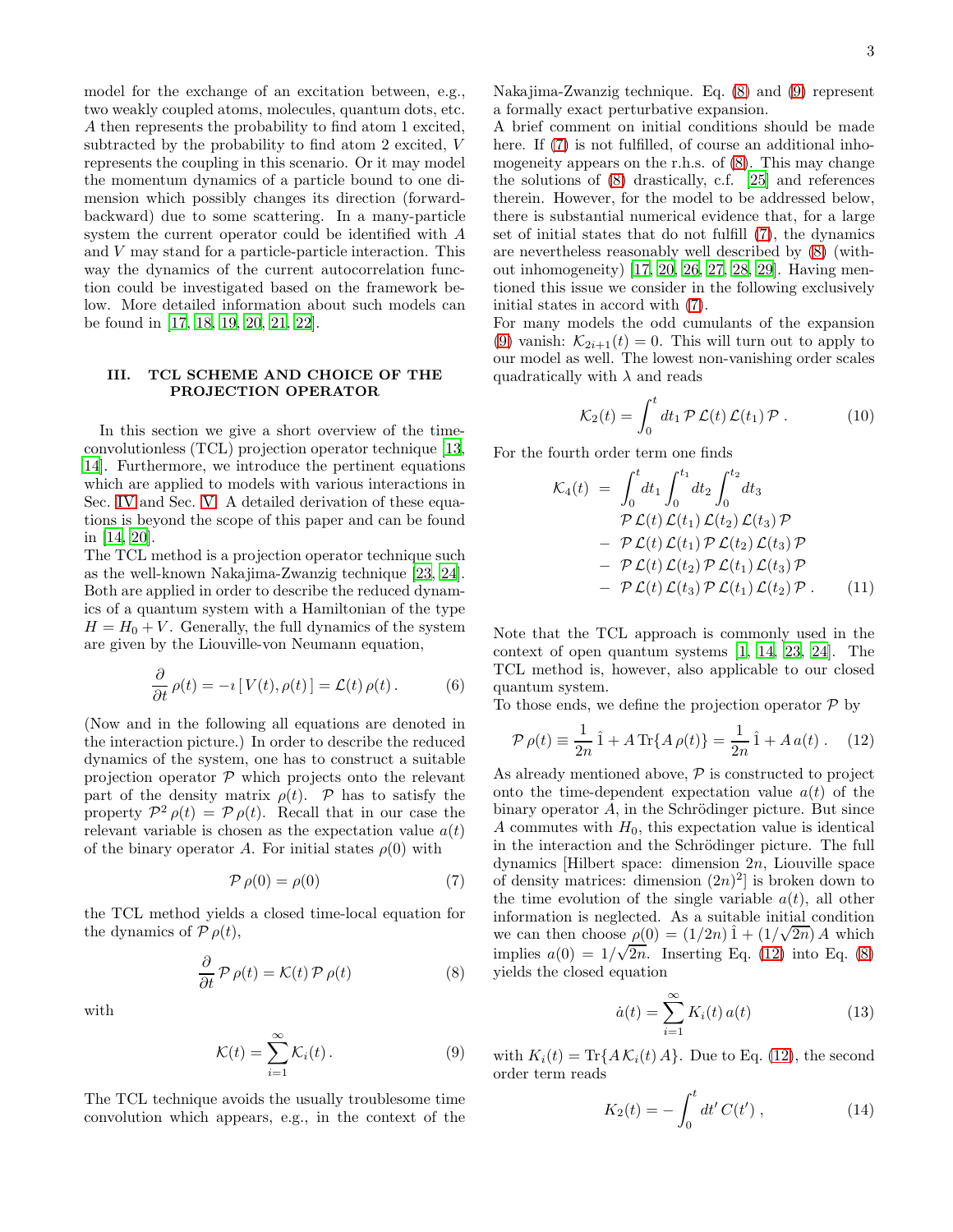where the two-point correlation function  $C(t')$  is given by

<span id="page-3-2"></span>
$$
C(t') = \text{Tr}\left\{i[V(t), A] i[V(t_1), A]\right\}, \quad t' \equiv t - t_1. (15)
$$

A rather lengthy but straightforward calculation yields for the fourth order

<span id="page-3-7"></span>
$$
K_4(t) = \int_0^t dt_1 \int_0^{t_1} dt_2 \int_0^{t_2} dt_3 I_1 + I_2 + I_3 + I_4,
$$
  
\n
$$
I_1 = \text{Tr}\Big\{ [V(t_1), [V(t), A]] [V(t_2), [V(t_3), A]] \Big\},
$$
  
\n
$$
I_2 = -C(t - t_1) C(t_2 - t_3),
$$
  
\n
$$
I_3 = -C(t - t_2) C(t_1 - t_3),
$$
  
\n
$$
I_4 = -C(t - t_3) C(t_1 - t_2).
$$
\n(16)

### <span id="page-3-0"></span>IV. SECOND ORDER TCL AND COMPLETELY RANDOM INTERACTION

In this section we apply the equations in second order TCL to a model with the completely random interaction introduced in Sec. [II.](#page-1-0) The function  $C(t')$  in Eq. [\(15\)](#page-3-2) is identical to the autocorrelation function of the interaction, since it can also be written as

<span id="page-3-3"></span>
$$
C(t') = \frac{4}{n} \sum_{i,j=0}^{n-1} |v_{ij}|^2 \cos[\omega_{ij} (t - t_1)]
$$
   
 PSTrag replace (17)

with frequencies  $\omega_{ij} = (i-j)/(n-1) \delta \epsilon$  corresponding to  $H_0$ . Here, just like in many other examples,  $C(t')$  decays within the correlation time  $\tau_C$  which is of the order of  $\tau_C \approx 4\pi/\delta\epsilon$  for our model. Afterwards the integral  $K_2(t)$  becomes approximately time-independent and assumes a constant value  $R$  until the "Heisenberg time"  $T = 2\pi n/\delta\epsilon$  is reached. This behavior can be inferred from integrating [\(17\)](#page-3-3) and exploiting the properties of the sinc-function. From this analysis also  $R$  may be found with an accuracy determined by the law of large numbers. Thus the second order approximation of Eq. [\(13\)](#page-2-4) eventually results in

<span id="page-3-6"></span>
$$
\dot{a}(t) = -R a(t), \quad R \approx \frac{4\pi n \lambda^2}{\delta \epsilon} \,. \tag{18}
$$

We hence obtain a rate equation featuring the form of Eq. [\(1\)](#page-0-3) and thus exponential dynamics for  $a(t)$ . The solutions for  $a(t)$  decay exponentially with a relaxation time  $\tau_R = 1/R$ . However, this result is only valid within the boundaries  $\tau_C \ll \tau_R < T$ , because  $K_2(t)$  can only be considered as time-independent up to the Heisenberg time. Recall to this end that our model features equidistant energies such that  $C(t')$  is strictly periodic with T. These two boundaries also result in two necessary criteria for the system parameters which have to be fulfilled in order to produce the occurrence of exponential dynamics,

<span id="page-3-5"></span>
$$
\frac{16\pi^2 n \lambda^2}{\delta \epsilon^2} \ll 1, \quad \frac{8\pi^2 n^2 \lambda^2}{\delta \epsilon^2} > 1.
$$
 (19)

Remarkably, the whole derivation of the rate equation using second order TCL does not depend on the details of the interaction, i.e., the individual absolute values of the single matrix elements as well as their relative phases are not relevant. We should already mention here that the "structure", which we are going to introduce into the interaction in the following section, only concerns those details, hence the second order contribution  $K_2$  will be the same in all our following examples.

In Fig. [1](#page-3-4) the numerical solution of the Schrödinger equation is shown for the above repeatedly mentioned random interaction and compared with the TCL prediction. All parameters (the width of the Gaussian distribution according to which the matrix elements of V are generated, the bandwith, etc.) are adjusted such that the criteria [\(19\)](#page-3-5) are well satisfied. This solution is obtained by exact diagonalization. And in fact, we find a very good agreement with the theoretical prediction of second order TCL.



<span id="page-3-4"></span>FIG. 1: Time evolution of the expectation value  $a(t)$  for an interaction with completely random  $v_{ij}$ . The numerical result (crosses) indicates exponential behavior and is in very good agreement with the theoretical prediction [\(18\)](#page-3-6) of second order TCL (continuous curve). The system parameters  $n = 1000$ ,  $\delta \epsilon = 0.5, \ \lambda = 2.5 \cdot 10^{-4}$  fulfill the conditions [\(19\)](#page-3-5).

## <span id="page-3-1"></span>V. FOURTH ORDER TCL AND NON-RANDOM INTERACTIONS

In this section we will be concerned with the structure of the interaction matrix and, especially, its influence on the time evolution of the expectation value  $a(t)$ . It will be demonstrated that the theoretical prediction [\(18\)](#page-3-6) of second order TCL fails to describe the numerically exact solution of the Schrödinger equation correctly for certain "interaction types", even and especially if the conditions [\(19\)](#page-3-5) are fulfilled, i.e., the "strength" is "adequate". We will outline that this failure stems from the fact that the fourth order contribution of the TCL expansion is not negligible on the relaxation timescale which is obtained from second order TCL. However, the exact evaluation of  $K_4(t)$  turns out to be almost impossible, analytically and numerically. Instead we will present feasible estima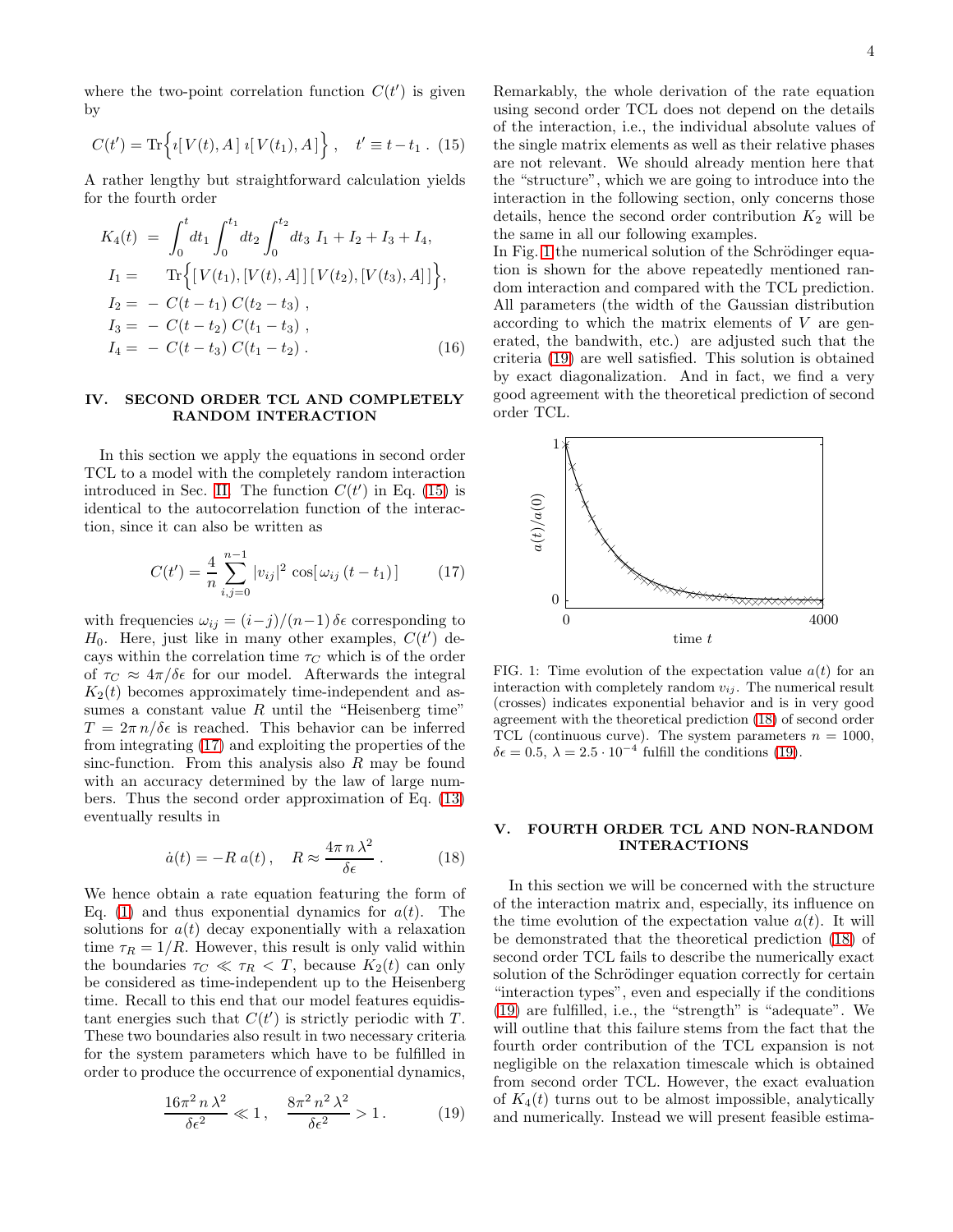tions of  $K_4(t)/K_2(t)$  based on suitable approximations of  $K_4(t)$  called  $S(t)$  (see [\(23,](#page-5-0) [38\)](#page-7-1)). Whenever

<span id="page-4-2"></span>
$$
q(t) \equiv \frac{S(t)}{K_2(t)} < 1\tag{20}
$$

is violated the influence of higher order terms is not negligible. If this is the case for times  $t$  of the order of or shorter than  $\tau_R$ , no exponential relaxation will result.

#### A. Uniform Interactions and Van Hove structure

Let us start with an example. Fig. [2](#page-4-0) shows the time evolution of the expectation value  $a(t)$  for an interaction with  $v_{ij} = \lambda$ . This type of interaction is, of course, highly non-random, since all matrix elements have the same absolute value and phase. The second order approximation obviously yields a wrong description for this interaction structure, that is, the dynamics are not exponential, although both of the conditions [\(19\)](#page-3-5) are well fulfilled. It should be remarked again that the observed non-exponential behavior definitely is a structural issue. For instance, it can not be "repaired" by simply decreasing the overall interaction strength, because this decrease would eventually lead to the violation of the criteria [\(19\)](#page-3-5).



<span id="page-4-0"></span>FIG. 2: Time evolution of the expectation value  $a(t)$  for an interaction with  $v_{ij} = \lambda$ . The theoretical prediction [\(18\)](#page-3-6) of second order TCL (continuous curve) fails to describe the numerical solution (crosses) correctly, although the system parameters  $n = 1000$ ,  $\delta \epsilon = 0.5$ ,  $\lambda = 2.5 \cdot 10^{-4}$  still fulfill the conditions [\(19\)](#page-3-5). V violates the Van Hove structure.

To analyze this model we now develop our first estimate  $S(t)$  for  $K_4(t)$  which concerns the timescale  $t > \approx \tau_C$ . We start from from Eq. [\(16\)](#page-3-7), where we abbreviate the triple time integration by a single " $\int$ ". One may hence write  $K_4(t) = \int I_1 + I_2 + I_3 + I_4$ . Fig. [3](#page-4-1) shows a sketch for the integration volume of  $K_4(t)$  in the 3-dimensional space which is spanned by  $t_1$ ,  $t_2$ ,  $t_3$ . The integration does not run over the whole cube with the edge length  $t$ , but only over the region where  $t_3 \leq t_2 \leq t_1$  holds.

 $C(t-t_1)$  is the autocorrelation function of the interaction which has already been mentioned in [\(15\)](#page-3-2). Recall that



<span id="page-4-1"></span>FIG. 3: Sketch for the integration volume of  $K_4(t)$  for fixed t. The cube with the edge length  $t$  is drawn with thin lines, the actual integration volume is marked with thick lines. The dashed lines represent the changed integration volume which is used in the approximations.

 $C(t')$  is only different from zero around  $t' = 0$  in a small interval of the width  $\tau_C$ . Thus, the integrands  $I_2$ ,  $I_3$ ,  $I_4$ are only different from zero in a small volume around the region where both of the arguments are equal for each of the two multiplied correlation functions.

First of all let us focus on  $I_3$  as well as  $I_4$ . The integrand  $I_3$  contributes to  $K_4(t)$  for  $t = t_2$  and  $t_1 = t_3$ , while the integrand  $I_4$  contributes to  $K_4(t)$  for  $t = t_3$  and  $t_1 = t_2$ , respectively. The sketch in Fig. [3](#page-4-1) displays that both of these regions overlap only in the vicinity of one single point with the integration volume of  $K_4(t)$ , namely, at the point where all arguments are equal to  $t$ . Especially, this overlap does not increase with  $t$ . Therefore the triple time integration is estimated by  $\int I_3 \approx \int I_4 \approx C(0)^2 \tau_C^3$ . Using the estimate  $R \approx C(0) \tau_C$ , we eventually obtain for the ratio between the contributions from  $I_3$ ,  $I_4$  to the fourth order and the second order  $K_2(t > \tau_C)$  for times  $t > \tau_C$ 

$$
\frac{\int I_3}{R} \approx \frac{\int I_4}{R} \approx C(0) \tau_C^2 \approx \frac{\tau_C}{\tau_R} \equiv \alpha \ . \tag{21}
$$

Recall that the derivation of exponential behavior within second order TCL has required  $\tau_C \ll \tau_R$  or, equivalently,  $\alpha \ll 1$  such that the contributions to  $K_4(t)$  which arise from  $I_3$  and  $I_4$  are negligible, at least in comparison with R.

Analogous conclusions cannot be made for the term  $I_2$ , because its overlap with the integration volume is larger and grows with t. We have to find another estimation for the contributions of  $I_2$  as well as  $I_1$ , of course. Our estimation is based on the fact that neither  $I_2$  nor  $I_1$ can decay on a shorter timescale than  $\tau_C$  in any possible direction of the  $(t_1, t_2, t_3)$ -space. This fact is obviously correct for  $I_2$ . But what about  $I_1$ ? Since the term  $I_1$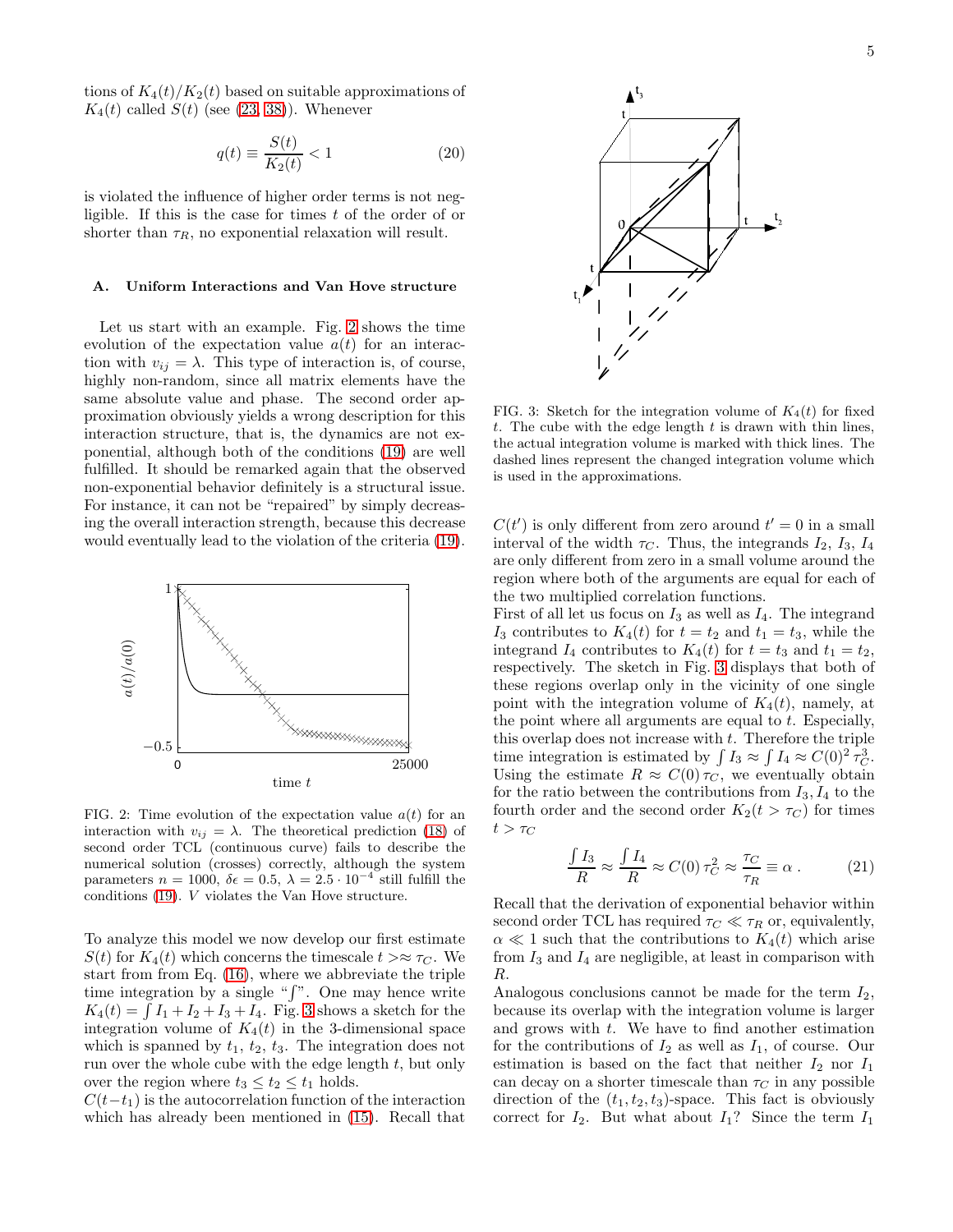consists of summands which have the typical form

$$
v_{ab} v_{bc} v_{cd} v_{da} e^{-i \omega_{ab} t} e^{-i \omega_{bc} t_1} e^{-i \omega_{cd} t_2} e^{-i \omega_{da} t_3}, \quad (22)
$$

only those frequencies and, especially, those largest frequencies in  $I_1$  which have already appeared in  $C(t')$  contribute significantly to  $I_1$ . Consequently,  $I_1$  can never decay faster than  $C(t')$  in any possible direction of the  $(t_1, t_2, t_3)$ -space. In the (possibly unrealistic) "best case"  $I_1 + I_2$  decays within  $\tau_C$  around the point  $I_{1/2}(t, t, t, t) =$  $I_{1/2}(0, 0, 0, 0) \equiv I_{1/2}(0)$ . We can therefore estimate the value of  $q(\tau_C)$  by

<span id="page-5-0"></span>
$$
\frac{\int I_1 + I_2}{R} \approx \frac{\left[ I_1(0) - C(0)^2 \right] \tau_C^3}{C(0) \tau_C} = \left[ \frac{I_1(0)}{C(0)^2} - 1 \right] \alpha \equiv \beta . \tag{23}
$$

 $\beta$  is a lower bound for the ratio between the fourth and the second order of TCL for times  $t > \tau_C$ . If  $\beta \approx 1$  or even larger, then  $K_4(t > \tau_C)$  dominates  $K_2(t > \tau_C)$ , that is, exponential behavior in terms of the second order prediction cannot occur. But  $\beta \ll 1$ , however, does not allow for a strict conclusion, since a slower decay of  $I_1$  or  $I_2$ , as the case may be, raises their contribution to  $K_4(t)$ . Nevertheless, the condition  $\beta \ll 1$  is an additional criterion for the occurrence of exponential decay which involves the structure of V .

In the following we will discuss why and to what extend  $\beta$  and, especially, the ratio  $I_1(0)/C(0)^2$  is related to the conditions which have been postulated by Van Hove for the interaction  $V$  in order to explain the onset of exponential relaxation, see [\[5,](#page-8-4) [6\]](#page-8-5). To this end, let us define a hermitian operator  $G$  by

$$
G \equiv [V, [V, A]] \,. \tag{24}
$$

A straightforward calculation yields

$$
I_1(0) = \text{Tr}\{G^2\} = \sum_{i,j} |G_{ij}|^2 , \quad C(0) = \text{Tr}\{AG\} , \tag{25}
$$

where  $G_{ij}$  represents the matrix elements of G in the eigenbasis of  $H_0$ . Furthermore, let us also introduce the superoperator  $D$  which is given by

$$
\mathcal{D}M \equiv \sum_{i} |i\rangle M_{ii} \langle i| \tag{26}
$$

and projects any operator  $M$  onto its diagonal elements in the eigenbasis of  $H_0$ . Then the expression

$$
(A, G) \equiv \text{Tr}\{A \, \mathcal{D} \, G\} \tag{27}
$$

defines an inner product between the operators A and G, because  $(A, G) = (G, A)^* [ = (G, A)]$  holds and  $(A, A) =$ 1, as well as  $(G, G) = \sum_i G_{ii}^2$ , are both positive, real numbers. The Schwartz inequality  $(A, G)^2 \le (A, A)^2 (G, G)^2$ can consequently be formulated. By the use of  $(A, G)$  =  $C(0)$  we eventually obtain

$$
C(0)^{2} \le \sum_{i} G_{ii}^{2} \le \sum_{i,j} |G_{ij}|^{2} = I_{1}(0) , \qquad (28)
$$

i.e.,  $I_1(0)/C(0)^2 \geq 1$ .  $C(0)^2$  is at most as large as the sum of the squared diagonal elements of  $G$ , according to the above equation. Therefore  $I_1(0)/C(0)^2 \approx 1$  and hence sufficiently small  $\beta$  can only be realized if the diagonal elements of  $G$  and thus the diagonal elements of  $V^2$  are as large as possible in comparison with the remaining non-diagonal elements of  $V^2$  (G). In principle, this is essentially what Van Hove proclaimed [\[5](#page-8-4), [6](#page-8-5)].

In this sense, we define the "Van Hove structure" in the context of finite quantum systems: The interaction V is said to feature Van Hove structure if

<span id="page-5-1"></span>
$$
\beta' \equiv \frac{I_1(0)}{C(0)^2} \, \alpha \ll 1 \;, \tag{29}
$$

while all conditions of second order TCL are simultaneously kept, of course. The latter refers to the validity of Eq. [\(19\)](#page-3-5). The comparison with [\(23\)](#page-5-0) shows that the Van Hove structure implies  $\beta \ll 1$  and hence the relaxation may possibly be exponential, as described by the second order. Since the evaluation of  $\beta'$  is much more efficient than the complete computation of fourth order TCL (there is no time dependence left, e.g.,  $I_1(0)$  only depends on  $t = t_1 = t_2 = t_3 = 0$ , the Van Hove structure eventually is an assessable criterion for the possible occurrence of exponential decay. It is a criterion in the sense that only if [\(29\)](#page-5-1) is satisfied, a use of the second order approximation is justified for any time longer than the correlation time, i.e.,  $t > \tau_C$ .

Let us now apply these results to the already introduced models with random and non-random  $(v_{ij} = \lambda)$  interactions, respectively. The only term which varies for the different models is  $I_1(0)$ , since the terms  $C(0)^2 \approx n^2 \lambda^4$ and  $\alpha \approx 16\pi^2 n \lambda^2/\delta \epsilon^2$  (again with an accuracy set by the law of large numbers for the random interaction) are the same for random and non-random interactions. For the random interaction a straightforward calculation leads to

$$
I_1(0) = 32 n^2 \lambda^4 , \quad \beta' = 2 \alpha \ll 1 \tag{30}
$$

such that the random interaction indeed features Van Hove structure. This agrees with the numerical results in Fig. [1](#page-3-4) which yielded exponential relaxation. In the case  $v_{ij} = \lambda$ , however, we finally obtain

$$
I_1(0) = 16 n^3 \lambda^4 , \quad \beta' = \frac{16\pi^2 n^2 \lambda^2}{\delta \epsilon^2} , \quad (31)
$$

where  $\beta' > 1$ , according to Eq. [\(19\)](#page-3-5). The absence of the Van Hove structure already suffices to explain the breakdown of exponential behavior in Fig. [2.](#page-4-0)

One may nevertheless be inclined to argue that the Van Hove structure is not the crucial difference between those two cases but simply the randomness of the matrix elements (which possibly induces quantum chaos). We therefore present a counter-example which immediately disproves such an argument. The example is slightly different from the others, since the complete system is not partitioned into equally large subspaces.  $n_1$  and  $n_2$  define the number of levels of the respective subspaces. One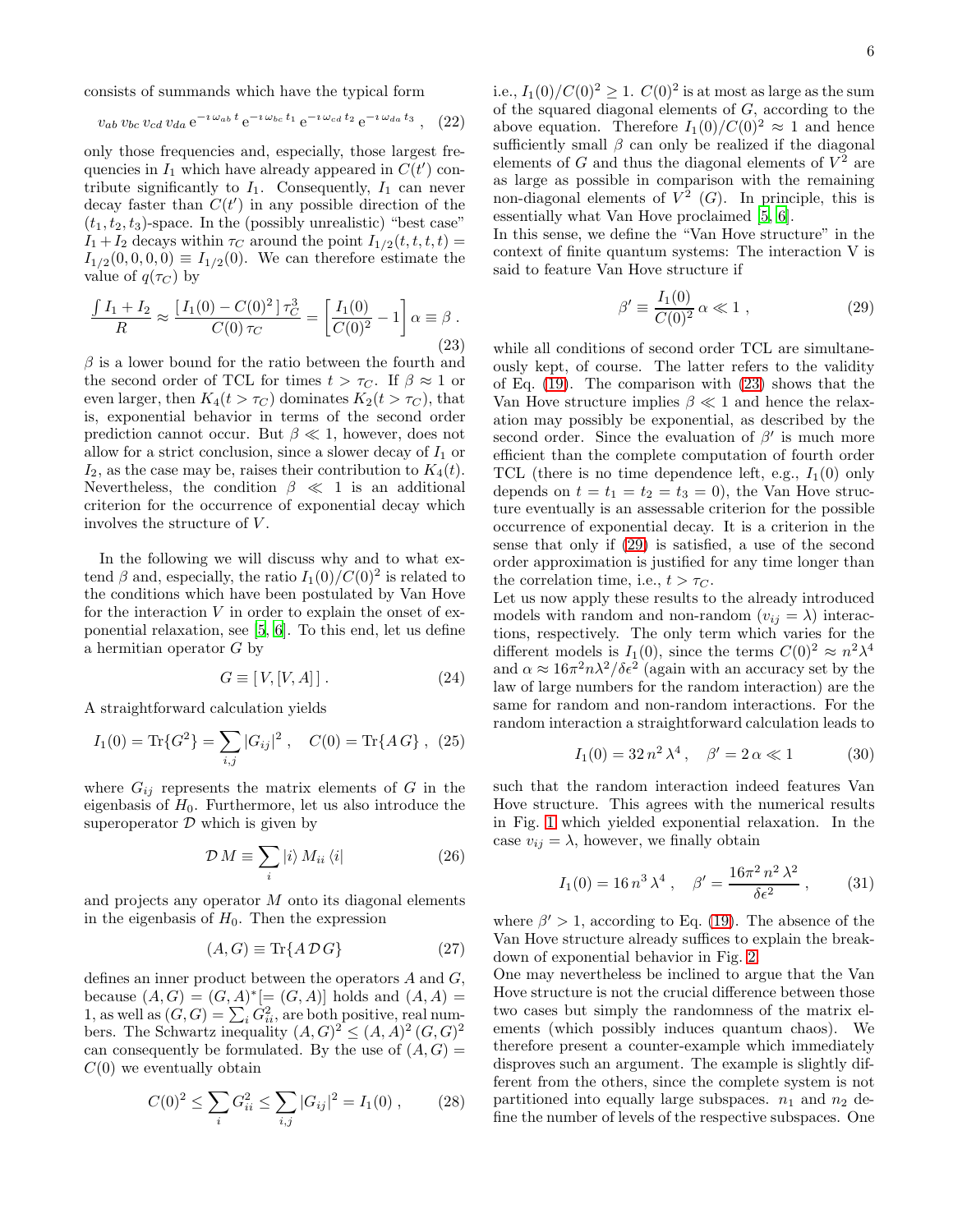subspace consists of only one state  $(n_1 = 1)$ . Thus, in the matrix  $V$  there is only a single column with nonzero elements and a single row, respectively. Although these non-zero elements are chosen to be all equal (nonrandom), it can be shown that this V features Van Hove structure. Note that such a Hamiltonian occurs, e.g., in the context of spin-boson models at zero temperature or experiencements the scenario addressed by the Weisskopf-Wigner theory, see [\[14\]](#page-8-13).



<span id="page-6-0"></span>FIG. 4: Time evolution of the expectation value  $a(t)$  for the interaction of spin-boson type. The numerical result (crosses) indicates exponential behavior and perfectly agrees with the theoretical prediction [\(18\)](#page-3-6) of second order TCL (continuous curve). System parameters:  $n_1 = 1$  (single level),  $n_2 = 2000$ (many levels),  $\delta \epsilon = 0.5$ ,  $\lambda = 2.5 \cdot 10^{-4}$ .

Fig. [4](#page-6-0) shows an almost perfect correspondence between the numerical solution of the Schrödinger equation and the theoretical prediction [\(18\)](#page-3-6) which is obtained by the use of second order TCL. Here, exponential relaxation is found, although  $V$  is not randomly chosen.

### B. Sparse Interaction and Localization

So far, we numerically found exponential decay in accord with the second order for all considered models that showed the Van Hove structure. There is, however, nonexponential behavior for some types of interactions which feature the Van Hove property in the sense of [\(29\)](#page-5-1) and are in accord with [\(19\)](#page-3-5). Recall that those are only necessary but not sufficient conditions for the occurrence of exponential decay.

An example for such a situation is a model with a random but, say, "sparsely populated" interaction. This model is almost identical to the model with the completely random interaction. The only difference is that only 1/10 of the matrix elements are Gaussian distributed numbers, all others are zero. The non-zero numbers are randomly placed. Apparently, this type of interaction fulfills the Van Hove structure, since the completely random interaction already does.

Fig. [5](#page-6-1) displays the numerical solution of the Schrödinger equation and the theoretical prediction [\(18\)](#page-3-6) of second order TCL. At the beginning there is a good agreement



<span id="page-6-1"></span>FIG. 5: Time evolution of the expectation value  $a(t)$  for an interaction with random but "sparsely populated"  $v_{ij}$ . The theoretical prediction [\(18\)](#page-3-6) of second order TCL (continuous curve) deviates from the numerical solution (crosses), even though the Van Hove structure as well as the conditions [\(19\)](#page-3-5) are fulfilled. System parameters:  $n = 1000$ ,  $\delta \epsilon = 0.5$ ,  $\lambda =$  $2.5 \cdot 10^{-4}$ .

but then the numerical solution starts to deviate from a purely exponential decay and finally sticks at a clearly positive value. The latter non-zero value may be a hint towards localization effects which also appear, e.g., in the context of the Anderson model [\[30](#page-8-29), [31](#page-8-30), [32,](#page-8-31) [33\]](#page-8-32). And in fact, the sparsely populated interaction takes a form which is very similar to the Hamiltonian of the, e.g., 3 dimensional Anderson model in the chaotic regime.

Apparently, we have to extend the analysis of the fourth order: There is no exponential behavior by the means of a complete exponential decay, although V fulfills the Van Hove property. Recall that the Van Hove criterion has been derived from the consideration of times  $t \ll \tau_C$ and thus  $t = t_1 = t_2 = t_3 \ll \tau_C$ . Hence, we have to reconsider the full time dependence of the fourth order to produce a feasible estimate for the timescale  $t \approx \tau_R$ . To this end, the integrand  $I_1$  is expressed by

$$
I_1 = \text{Tr}\{G(t_1, t) G(t_2, t_3)\},\tag{32}
$$

where the hermitian operator  $G(t_1, t)$  is again given by

$$
G(t, t_1) \equiv [V(t), [V(t_1), A]] \,. \tag{33}
$$

If  $I_1(0) \approx C(0)^2$ , the diagonal terms dominate at  $t =$  $t_1 = t_2 = t_3$ . Based on this fact, we carefully assume that  $I_1$  is dominated by these terms for other times as well. Of course, this assumption neglects the larger part of all terms but leads, as will be demonstrated below, to a criterion which may be evaluated with limited computational power. (For our simple example its validity can also be counterchecked by direct numerics.) However, following this assumption,  $I_1$  can be approximated by

$$
I_1 \approx \sum_i G_{ii}(t - t_1) G_{ii}(t_2 - t_3) , \qquad (34)
$$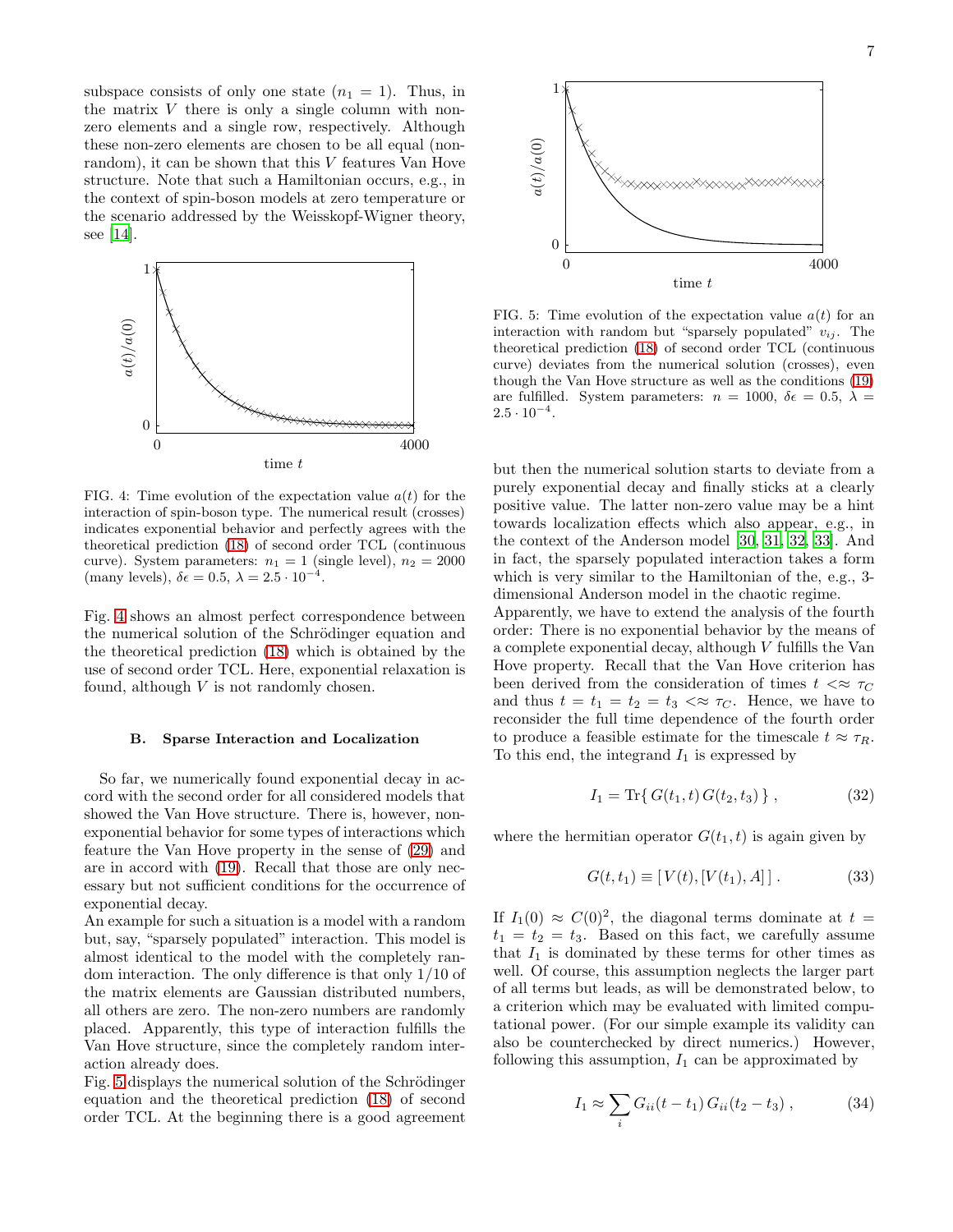where  $G_{ii}(t - t_1)$  are the diagonal matrix elements of  $G(t, t_1)$  in the eigenbasis of  $H_0$ , namely,

$$
G_{ii}(t-t_1) = 2\sum_{j} (A_{ii} - A_{jj}) |V_{ij}|^2 \cos[\omega_{ij}(t-t_1)]
$$
. (35)  
PSfrag replacements

Furthermore, the correlation function  $C(t - t_1)$  can, by the use of this notation, also be written as

$$
C(t - t_1) = \sum_{i} A_{ii} G_{ii}(t - t_1)
$$
 (36)

such that  $I_2$ , the remaining fourth order integrand, can be expressed as well by

$$
I_2 = -\sum_{i,j} A_{ii} G_{ii}(t - t_1) A_{jj} G_{jj}(t_2 - t_3).
$$
 (37)

In order to estimate with reasonable computational effort how  $K_4(t)$  compares with  $K_2(t)$  another approximation is necessary. Obviously, the expressions for  $I_1, I_2$  are invariant along lines described by  $t_1 = \text{const.}, t_2 = t_3$ . Thus, as an approximation, we shift the integration volume from the original region, indicated with solid lines in Fig. [3,](#page-4-1) to a new region, indicated with dashed lines in Fig. [3.](#page-4-1) Obviously, this is a rather rough estimate but it will turn out to be good enough for our purposes. Now the coordinate transformation  $x = t-t_1$ ,  $y = t_2-t_3$ ,  $z = t-t_2$  decouples the integrations within the new integration volume such that we eventually find for  $S(t) \approx K_4(t)$  (if V features Van Hove structure)

<span id="page-7-1"></span>
$$
S(t) = t \left[ \sum_{i} \Gamma_i(t)^2 - K_2(t)^2 \right], \qquad (38)
$$

with the time integral  $\Gamma_i(t) \equiv \int_0^t dt' G_{ii}(t')$ . Now [\(20\)](#page-4-2) may eventually be checked with very low computational power, based on  $S(t)$  from [\(38\)](#page-7-1). This adds to [\(19\)](#page-3-5) and [\(29\)](#page-5-1) as a further manageable criterion for exponential relaxation. Fig. [6](#page-7-2) shows  $q(t)$  [based on [\(38\)](#page-7-1)] for the following interaction types: the completely random interaction, the interaction of spin-boson type, and the random but sparsely populated interaction. Fig. [6](#page-7-2) apparently demonstrates that this approximation is able to explain the breakdown of exponential behavior in the case of a random, sparsely populated interaction: The fourth order becomes roughly as large as the second order at a time which agrees with the deviation between the second order theory and the numerical results in Fig. [5.](#page-6-1) In both other cases  $q(t)$  remains sufficiently small, at least until the relaxation time is reached.

Obviously, regardless of the interaction type,  $K_4(t)$  will eventually dominate  $K_2(t)$  for large enough times (c.f. [\[34\]](#page-8-33)). This, however, does not necessarily spoil the exponential decay: If  $a(t)$  has already decayed almost completely into equilibrium, even a significant change of the rate  $K(t)$  will not change the overall picture of an exponential decay (, as long as  $K(t)$  remains negative). The influence of a large  $K_4(t)$  will only be visible if it occurs,



<span id="page-7-2"></span>FIG. 6: Time evolution of the value  $q(t)$  based on [\(38\)](#page-7-1).  $q(t)$ is numerically calculated for a completely random interaction (crosses), the interaction of spin-boson type (squares), and the random but sparsely populated interaction (circles). Note that  $K_2(t)$  is a constant which is also identical for all three interactions. The system parameters are chosen according to Fig. [1,](#page-3-4) Fig. [4,](#page-6-0) and Fig. [5,](#page-6-1) respectively.

while  $a(t)$  is still far from equilibrium, i.e., at times of the order of  $\tau_R$ . If one now computes the ratio  $q(t)$  for the time  $t = \tau_R$ , one finds

$$
q(\tau_R) \approx \frac{\sum_i \Gamma_i(\tau_R)^2}{R^2} - 1 \tag{39}
$$

where one has to take [\(38\)](#page-7-1) and  $K_2(\tau_R) = R = 1/\tau_R$ into account. This form has the advantage of being completely independent of the overall interaction strength  $\lambda$ . One can hence compute  $q(\tau_R)$ , taking  $\tau_R$  as a free variable. The region in which  $q(\tau_R) \ll 1$  then represents the range of different  $\tau_R$  for which exponential decay is possible and to be expected. The different "possible"  $\tau_R$  can then be implemented by tuning  $\lambda$  appropriately. Often  $q(\tau_R)$  is found to increase monotonously, essentially like in Fig. [6.](#page-7-2) Thus a good number to characterize a class of models with different relaxation times (interaction strengths) would be  $\tau_{max}$  as the largest time for which  $q(\tau_{max}) < \approx 1$  holds true. This then indicates the largest timescale on which exponential relaxation can still be expected. We should note here that we intend to use this measure,  $\tau_{max}$ , to investigate transport behavior in models of the Anderson-type in a forthcoming paper.

### <span id="page-7-0"></span>VI. SUMMARY AND OUTLOOK

We investigated the dynamics of some expectation values for a certain class of closed, finite quantum systems by means of the TCL projection operator method. This technique yields a perturbation expansion for those dynamics. Taking only the second (leading) order into account, we find that the evolution of these expectation values may be described by a rate equation, i.e., they relax exponentially if certain criteria are fulfilled. Those criteria, however, only depend on "rough" parameters